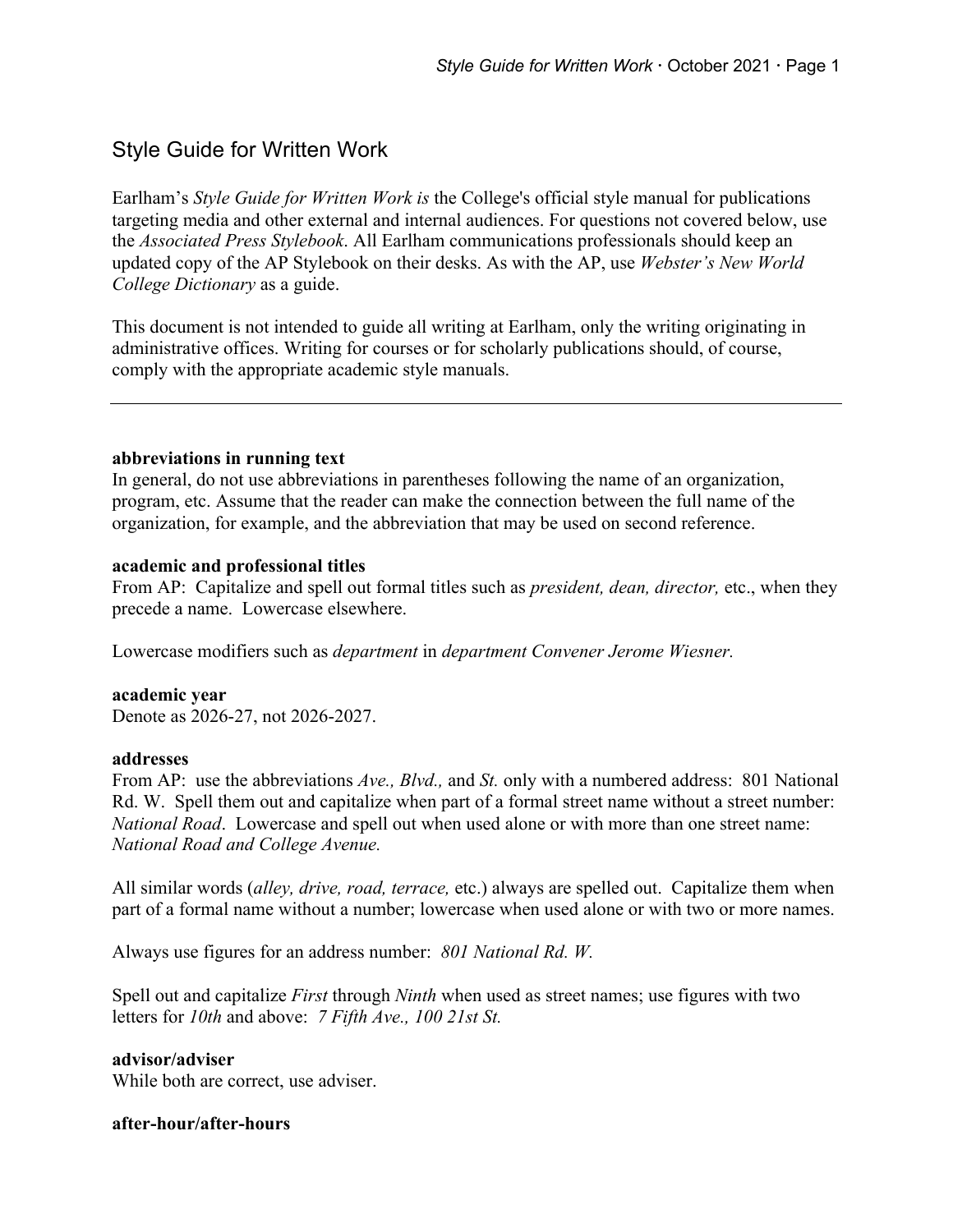Use the s, so "after-hours emergencies."

# **All-America, All-American**

Regarding references to All-America/All-American:

Use *All-American* when referring specifically to an individual: *NCAA DIII All-American Karen King,* or *She is an All-American.* Use *All-America* when referring to the team or status: *NCAA DIII All-America team,* or *NCAA DIII All-America selection*

### **Board of Trustees**

Use uppercase when referring to Earlham's governing body.

#### **building names**

Refer to student quarters as residence halls, not dormitories.

#### **cabinet**

From AP: Capitalize references to a specific body of advisers heading executive departments for a president, king, governor, etc.: *The president-elect said she has not made her Cabinet selections.*

The capital letter distinguishes the word from the common noun meaning cupboard, which is lowercase.

### **capitalization**

In general, downstyle, as with the AP. Reserve capitalization for proper nouns and proper names, but not their derivatives. Exceptions to the capitalization rules include documents such as programs, posters, invitations, business cards, business letters, directories, addresses, captions, and other similar lists/formats with names and titles. Even in those cases, words which are otherwise lowercase remain so when appearing in running text rather than in isolated lines, lists, etc.

### **College**

Always capitalize the word "college" when it refers to Earlham College specifically.

### **caption/cutline**

For the *Earlhamite*, the first sentence of a caption should be written in the present tense and subsequent sentences should be in the past tense. The rationale is that the first sentence tells the reader what is happening in the photo. Subsequent sentences tell the context and background for what happened. Example:

Abdullah Brown carries Tom Wilson from his canoe. Wilson's ankle was broken during an ill-fated jump across a creek during August Wilderness.

#### **co-**

Retain the hyphen when forming nouns, adjectives and verbs that indicate occupation or status: co-author, co-chairman, co-pilot, co-host, co-owner, co-partner-co-star.

#### **committee**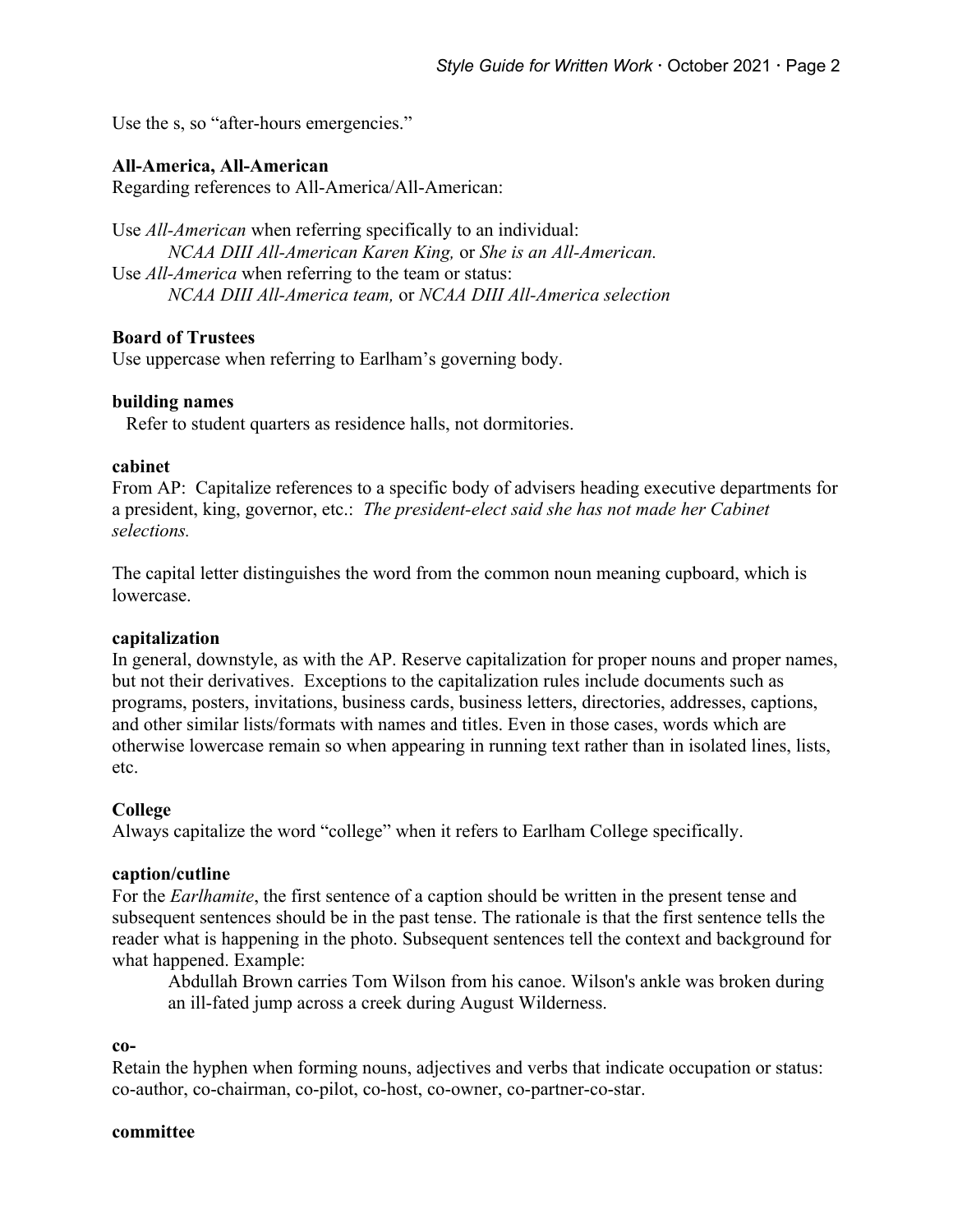Lowercase alone but capitalize proper name: He is a member of the Committee for Faculty and Staff Wellness.

#### **collective nouns**

When referring to teams, choirs, etc., use the collective noun. Nouns that denote a unit take singular verbs and pronouns: *class, committee, crowd, family, group, herd, jury, orchestra, team.*

#### **college and university names**

Generally avoid placing "The" before the name of a college or university unless it is an official part of the institution's name. Some colleges and universities, however, have added "The" to their names (The Ohio State University, The University of Michigan, The University of Alabama). Use the listed names at the Association of American Colleges and Universities (http://www.aacu.org/membership/list.cfm) as a guide or consult the Web site of the university in question. Two reference texts, American Universities and Colleges and International Handbook of Universities, may also be used.

#### **comma**

Omit the comma in a series before *and* or *or.* Example: Students were required to wear gloves, safety goggles and boots.

#### **composition titles**

With the exception of book and journal titles, see AP for complete detail. Book and journal titles should be italicized unless the document being produced is a news release.

For computer game titles, movie titles, opera titles, play titles, poem titles, song titles, television program titles, and the titles of lectures, speeches and works of art:

Capitalize the principal words, including prepositions and conjunctions of four or more letters.

Capitalize an article— *the, a, an*—or words of fewer than four letters if it is the first or last word in a title.

Put quotation marks around the names of all such works except the Bible and books that are primarily catalogs of reference material. In addition to catalogs, this category includes almanacs, directories, dictionaries, encyclopedias, gazetteers, handbooks and similar publications. Do not use quotation marks around such software titles as WordPerfect or Windows.

### **class year/graduation year**

Uppercase the c in Class of XXXX. The AP actually writes this both ways, upper and lowercase, but Earlham will go with uppercase.

When noting graduation years with alumni names in College publications, follow this standard: When an alumni member's name first appears in the article, the graduation year is noted unless the article otherwise states the graduation year information. Typically, this information is not noted in press releases or other publications that are aimed at the public in general.

Use an apostrophe and the last two digits of the graduation year, for example: Robert Sempoli '98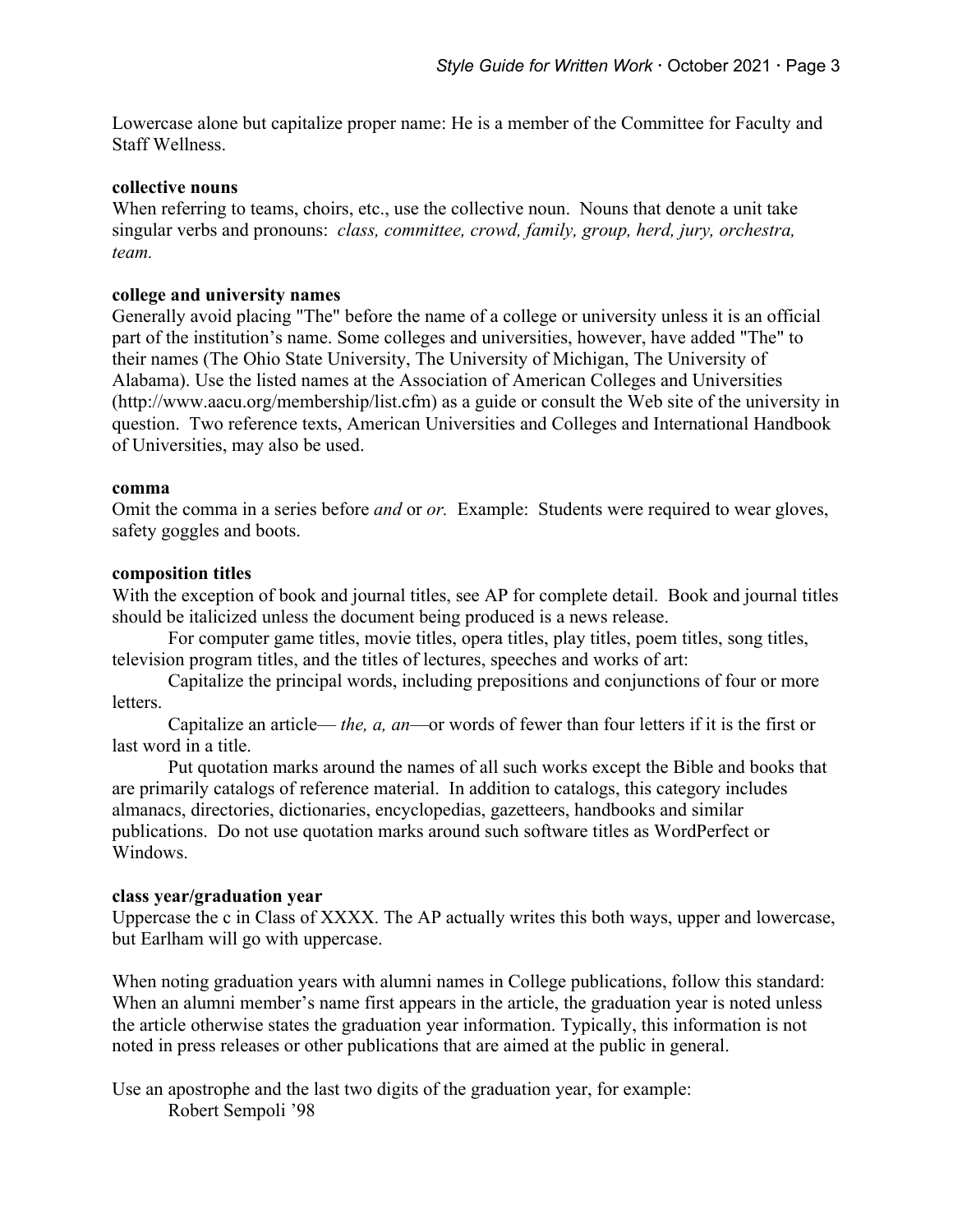For listing married couples and alumni whose surname has changed: Christina Brown '96 Rader James '98 and Susan Saunder '99 Black

In running text, write to avoid use of multiple graduation-year designations for a person. When listing people, however, follow these examples for those who have graduated from Earlham's graduate schools (GPE and ESR), Earlham's graduate school or when an alum has graduated multiple times from Earlham:

Polly Smith '91 ESR '96 Johanna Schulz '66 GPE '85 Doug Hernandez GPE '99 ESR '01

Regarding current year of study of a student at Earlham, use first-year instead of freshman. Instead of upperclassmen, use upper-level.

### **couple**

When used in the sense of two people, the word takes plural verbs and pronouns: *The couple were married Saturday and left Sunday on their honeymoon. They will return in two weeks.*

#### **course names**

Lowercase when describing courses, subjects, or areas of study in general. Capitalize the specific course or program. Specific courses mentioned in publications must match the titles used in the university catalogs.

He is enrolled in an American history course.

Some of our course offerings are not often seen at other small liberal arts colleges, including Psychology of Happiness, Cradle and Grave, Psychology of Sustainability, Psychoactive Drugs and Behavior, and Human Sexuality.

### **course numbers and abbreviations**

Use the all-caps abbreviation and number consistent with the name as it is displayed on Earlham's website:

BIOL 306, CS 151

#### **course work**

Two words.

#### **courtesy titles**

From AP: Don't use them (Mrs., Ms., Mr.) if they can be avoided.

#### **dates**

From AP: When giving a date, use Arabic figures without *st, nd, rd,* or *th* (ordinals). See also **months**. Do not use the word on before a date unless excluding it would be confusing. If there is a case when an ordinal is needed, do not use superscript.

#### **days of the week**

From AP: Capitalize them. Do not abbreviate except in tabular format.

#### **decades**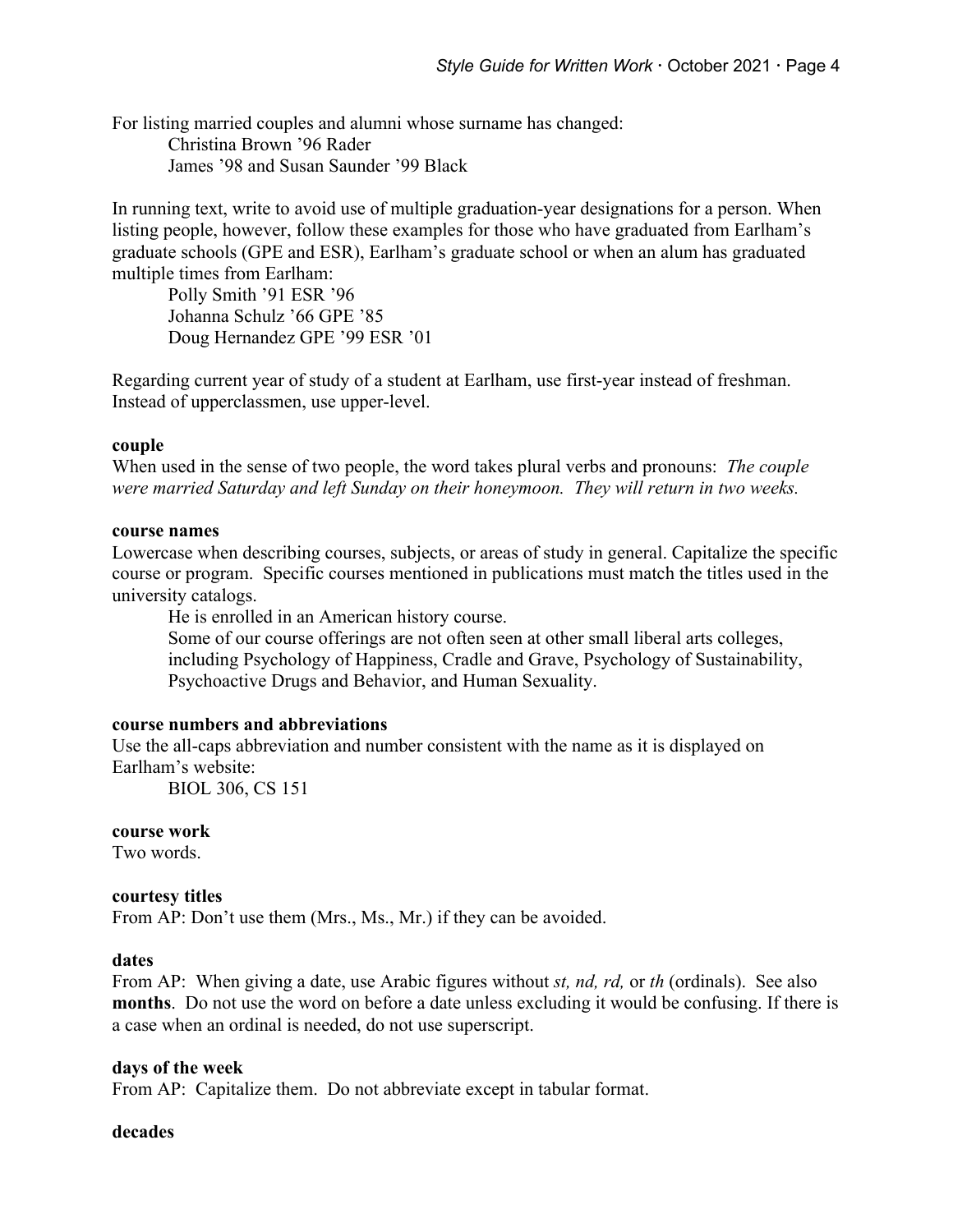From AP: use Arabic figures to indicate decades of history. Use an apostrophe to indicate numerals that are left out; show plural by adding the letter *s*: *the 1890s, the '90s.*

### **degrees**

Adapted from AP: If mention of degrees is necessary to establish someone's credentials, the preferred form is to avoid an abbreviation and use instead a phrase such as: John Jones, who has a doctorate in psychology. Use an apostrophe in bachelor's degree, a master's, etc., but there is no possessive in Bachelor of Arts or Master of Science.

Also: an associate degree (no possessive).

Until about 1960 Earlham gave the A.B. degree instead of the B.A. degree. A.B. is Latin for "Artis Bacheloris." Earlham's earliest degrees were granted in Latin.

Abbreviations of Earlham degrees always use periods:

B.A. M A T M.Ed. M A M.Min. M.Div.

Use such abbreviations as B.A., M.A., LL.D. and Ph.D. only when the need to identify many individuals by degree on first reference would make the preferred form cumbersome. Use these abbreviations only after a full name—never after just a last name.

When used after a name, an academic abbreviation is set off by commas: John Snow, Ph.D., spoke.

Do not precede a name with a courtesy title for an academic degree and follow it with the abbreviation for the degree in the same reference:

Wrong: Dr. Pam Jones, Ph.D. Right: Pam Jones, Ph.D. Right: Dr. Pam Jones, a chemist.

Note: AP allows three degrees to be abbreviated without periods: MFA, BFA and MBA.

When referring to someone studying in a certain academic area and graduating from Earlham, use this as a model for capitalization:

Johnson earned a Bachelor of Arts in exercise science while at Earlham. (Not: Johnson earned a Bachelor of Arts in Exercise Science while at Earlham.)

Saying "Peters earned a Bachelor of Arts in biology" is a way of stating the major informally. The only degree earned is the Bachelor of Arts.

# **departments/administrative offices**

We do not capitalize majors or minors, but we do uppercase the name of the field of study/academic area when referring to the department. So, for example: Jill is a biology major.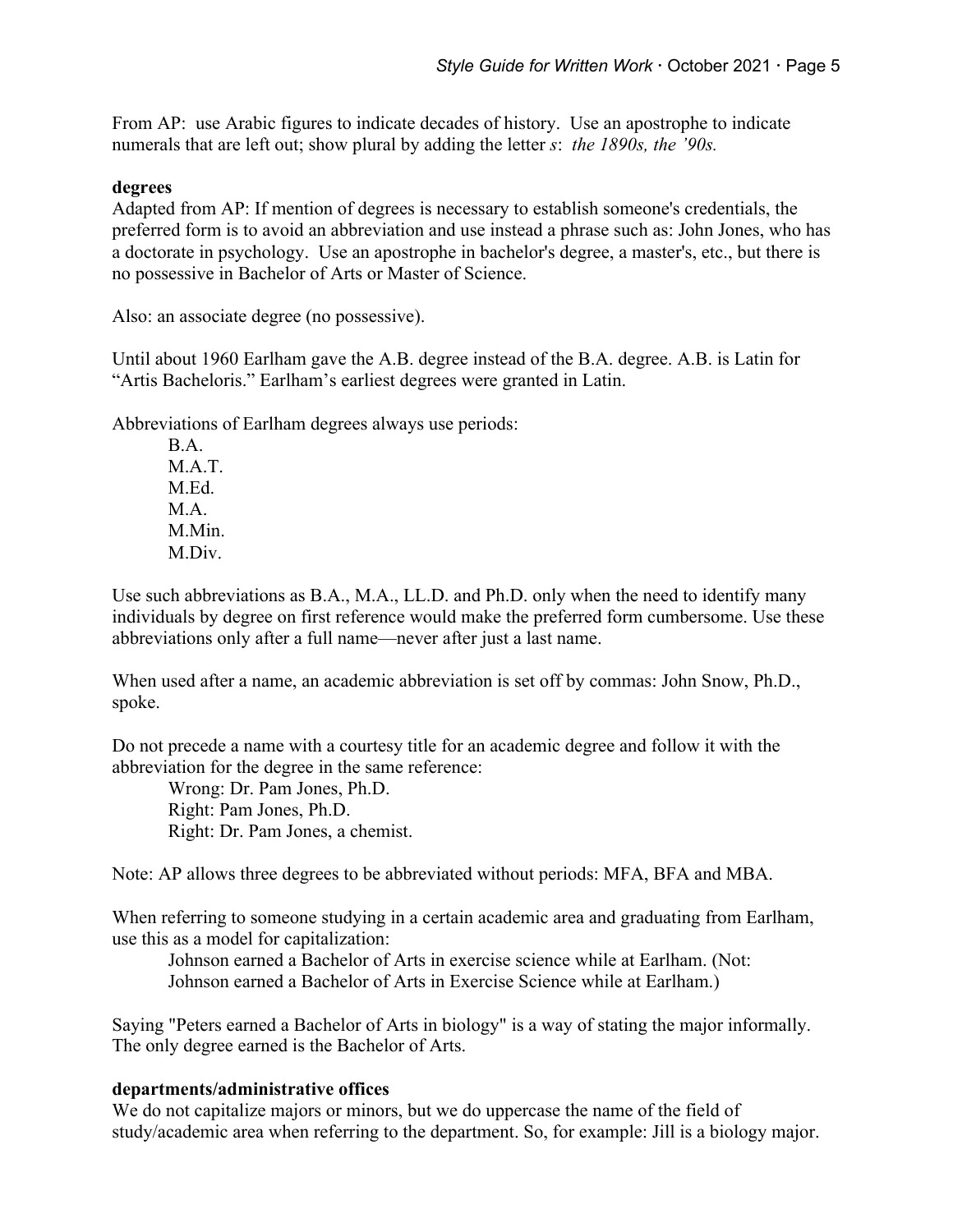She is taking biology courses. But: The Biology Department is holding its annual awards ceremony. Or, the Department of Biology has strict lab safety guidelines. Offices of the College are also uppercase: Office of Marketing and Communications.

# **dormitories**

Refer to as residence halls in all publications.

### **earth**

According to AP: Generally lowercase; capitalize when used as the proper name of the planet. *She is down-to-earth. How does the pattern apply to Mars, Jupiter, Earth, the sun and the moon? The astronauts returned to Earth. He hopes to move heaven and earth.*

# **EC/Earlham College**

Do not use EC in any public-facing material. EC is acceptable only in on-campus, informal correspondence.

### **ellipses**

Try to avoid using ellipses to indicate that part of a quotation is missing. If it is necessary to use one, treat the ellipses as you would a single word: three periods together with a space on either side. If the ellipsis follows a grammatically complete sentence, place a period after the last word preceding the ellipsis, and insert a space between this period and the ellipsis. Example: Ellipses can be tricky. … Use with care

### **entitled/titled**

As per the AP, reserve entitled to mean a right to do or have something. Do not use it to mean titled.

### **em dash**

Use the full em dash rather than two dashes together. Em dashes will have no spaces on either side. Watch how lines are broken when em dashes are involved; the break needs to be after the em dash.

### **email**

Unhyphenated, in keeping with the AP. In publications be sure to keep the entire email address together rather than letting it break at the end of a line of text.

### **esports**

No hyphen, no capitalization unless it's beginning a sentence.

### **first annual**

Do not use. Use "The First" or "Inaugural." An event must be held two consecutive years before it can be labeled annual.

# **heart/the Heart**

Capitalize heart when referring to the Heart, the grassy area in front of Earlham Hall here on campus.

### **honorary doctorate**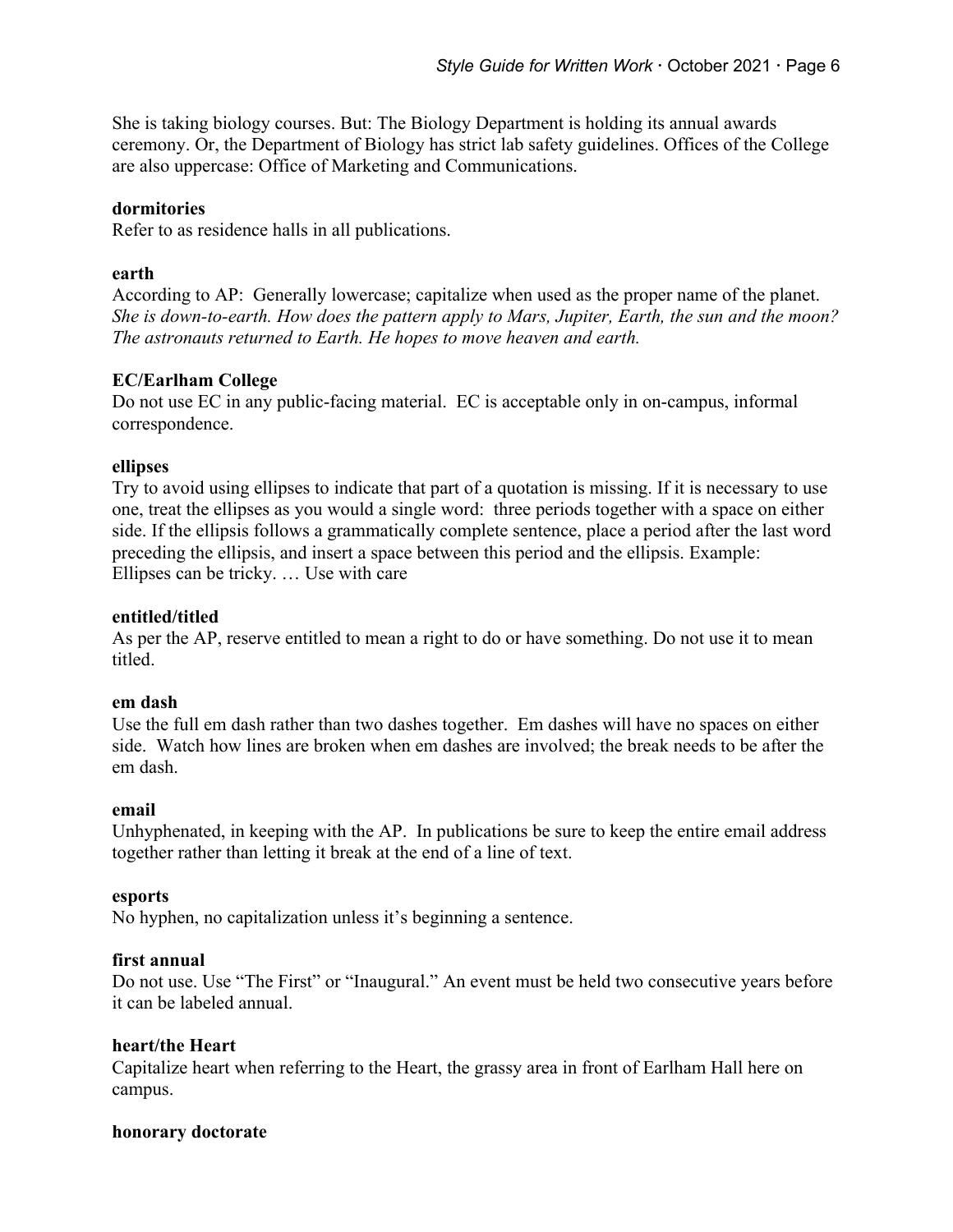A person with an honorary doctorate is not addressed as Dr.

# **hyphenating adverbs**

No hyphen is needed to link a two-word phrase that includes the adverb very and all adverbs ending in *-ly*: *a very good time, an easily remembered rule*."

### **junior, senior**

From AP: Abbreviate as *Jr.* and *Sr.* only with full names of persons or animals. Do not precede by a comma: *Joseph P. Kennedy Jr.* If it is necessary to distinguish between father and son in second reference, use the *elder Smith* or the *younger Smith*.

### **letters/complimentary close/salutation**

Capitalize only the first letter of a complimentary close: Sincerely yours,

Capitalize the first and all major words in the salutation of a letter: Dear Best and Brightest Generation,

# **lists and bulleted items**

Do not use a colon after a verb or a preposition introducing a list (including Ben, Julie, and Pete instead of including: Ben, Julie and Pete) unless the introductory phrase contains some variation of "the following" or "as follows."

Capitalize the first word following the dash or bullet. Use periods, not semicolons, at the end of each section, whether it is a full sentence or a phrase.

Use parallel construction for each item in a list:

- Start with the same part of speech for each item (in this example, a verb).
- Use the same voice (active or passive) for each item.
- Use the same verb tense for each item.
- Use the same sentence type (statement, question, exclamation) for each item.
- Use just a phrase for each item, if desired.

Avoid numbering unless there will be a reference to the numbers in later text.

If you must number a list in running text, place numbers (without periods) in parentheses. In vertical lists, use a period after each item if one or more is a complete sentence. In that case, the first words should be capitalized. Otherwise, capitalization of the first words depends on the context.

Alphabetize or put listed items in some other logical order. We eschew hierarchy in general as a Quaker institution, but it can be helpful when sharing lists. For example, on official listings for the College, the provost should generally be listed immediately following the president.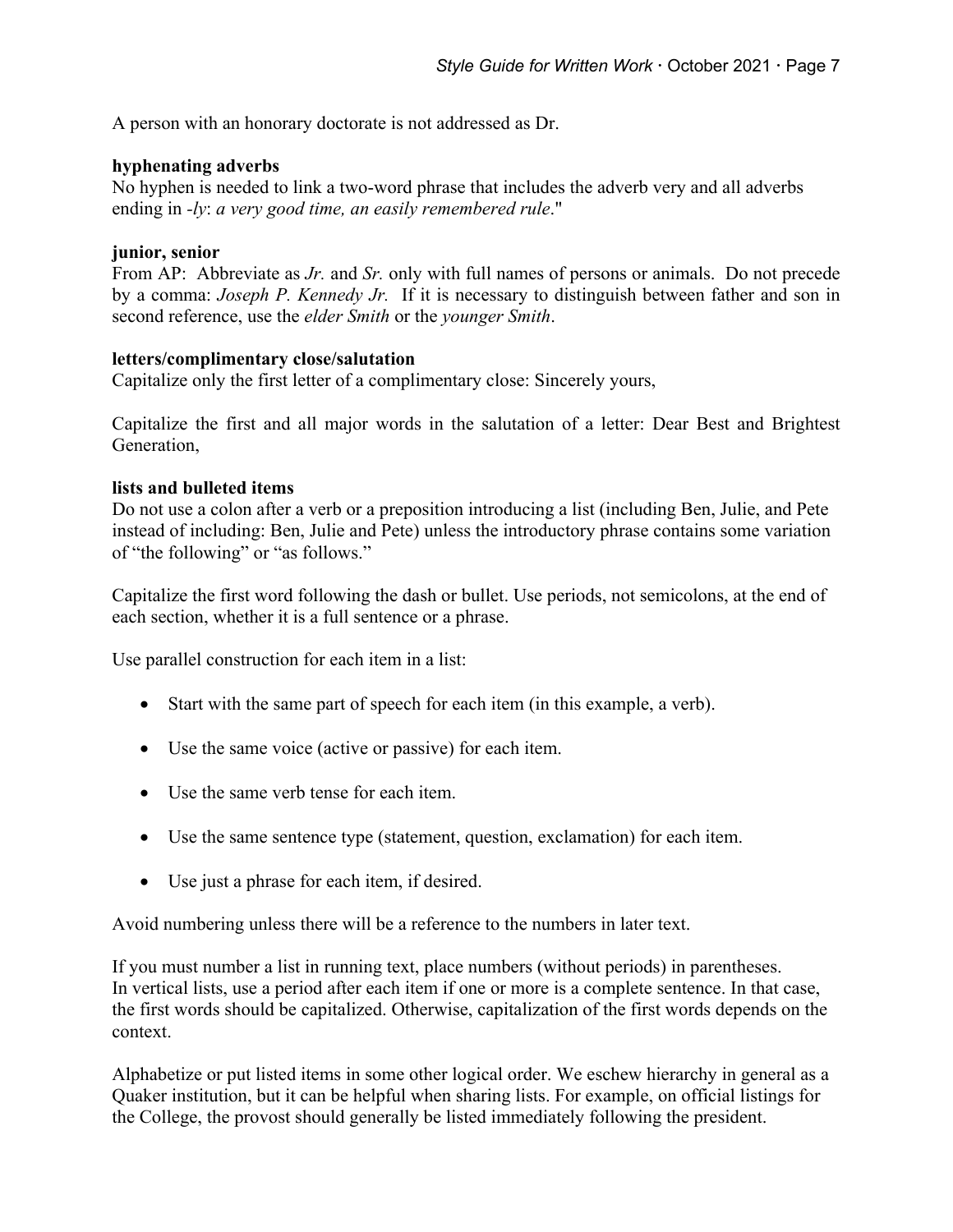### **majors, minors**

Do not capitalize majors or minors (exception, proper nouns: "I was an English major").

### **months**

According to AP: Capitalize the names of months in all uses. When a month is used with a specific date, abbreviate only Jan., Feb., Aug., Sept., Oct., Nov. and Dec. Spell out when using alone or with a year alone. When a phrase lists only a month and a year, do not separate the year with commas. When a phrase refers to a month, day and year, set off the year with commas.

Examples: *January 1972 was a cold month. Jan. 2 was the coldest day of the month. His birthday is May 8. Feb. 15, 1987, was the target date.*

### **numbers**

One through nine spelled out; 10 and above in numerals, except that numbers of the same category should be treated alike within the same context. (First through ninth spelled out; thereafter, 10th, 11th, etc.)

Use numerals with percent (7 percent), dollar sign (\$3), temperature (8 degrees), scores (7-3), page (page 2), room (room 9), and chapter (chapter 6).

Numbers beginning a sentence are always spelled out.

For figures greater than 999,999, use million or billion (2.3 million, 4 billion).

Use a comma in a figure greater than 1,000, unless it is a date, SAT score or temperature.

For inclusive numbers, the second number should be represented by only its final two digits if its beginning digit(s) are the same as the first number's (pages 343-47).

For fractions, write out and hyphenate (two-thirds, three-fifths) in running text. A fraction and a whole number appear as numerals with no space between them  $(3\frac{1}{4})$ .

### **offices**

Capitalize administrative office names.

### **online**

One word.

### **phone numbers**

Use no parentheses around area codes. Hyphens or periods may be used between sets of numbers, but be sure to remain consistent in an entire document.

### **Principles and Practices**

Capitalize this phrase regarding Earlham's values. For example: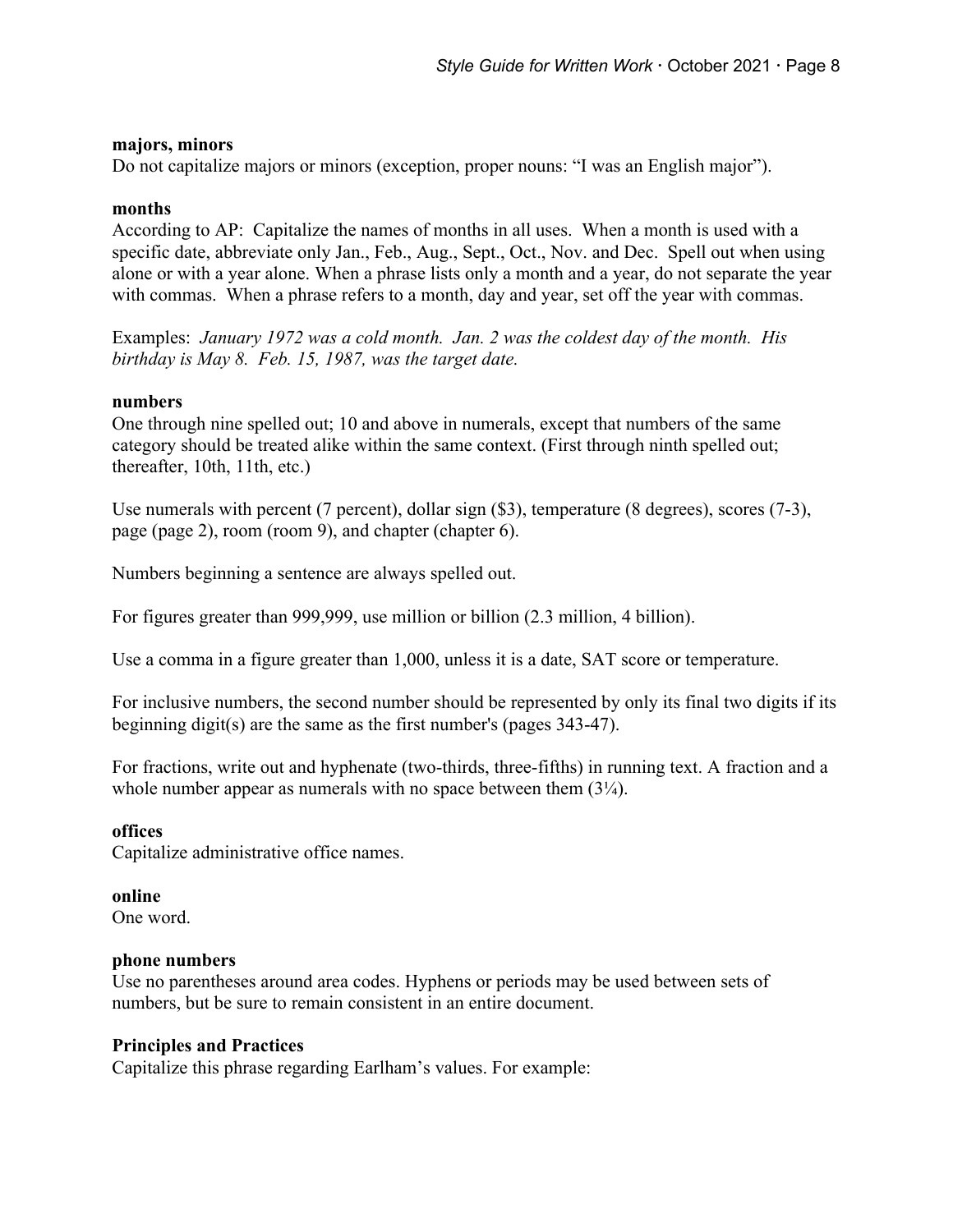Our approach is rooted in our Principles and Practices, which means we strive to create community, embrace simplicity, act with integrity, seek peace and treat one another with respect.

An ampersand may be used instead of *and*, but be sure to be consistent within a document.

### **seasons**

Lowercase all seasons.

spring break, spring, spring semester

#### **state abbreviations**

Spell out the names of the 50 states when they stand alone. Punctuation: The names of the 50 U.S. states should be spelled out when used in the body of a story, whether standing alone or in conjunction with a city, town or village.

### **telephone numbers**

As with the AP, no parentheses around area codes, hyphen between numbers. Use area codes unless, for example, creating a campus directory in which all numbers have the same area code. 765-983-1334

#### **time**

Times of day are typically indicated by the hour, without ":00," and by a lowercase a.m. or p.m. In running text, times ranges should appear with "to" rather than with a dash. Examples:

```
8 a.m. (not 8:00 a.m.)
8:15 a.m.
10 a.m.-5 p.m.; 9-11 p.m. (no need to repeat a.m./p.m. if the same; separate with en dash 
in publications like the Earlhamite or in programs)
The dance will take place from 5 to 7 p.m. (not from 5-7 p.m.)
```
Put times before dates in a narrative format. at 6 p.m. Friday, January 12

When referring to 12 o'clock noon, use the word noon if possible instead of 12. Likewise for 12 o'clock at night. Refer to it as midnight. The dance will last from 10 p.m. to midnight.

### **smart quotes, curvy quotes, straight quotes**

Smart (curved) quotation marks and smart apostrophes are typographically correct. Straight quotes are used to designate inches, straight apostrophes to designate feet. Be sure to get the direction of the curvy quote (apostrophe) correct when used for a graduation year, for example: use the ending single quote mark, not the one that indicates opening the quote: *Ellen Grossmutter '12 was the first, and hopefully last, member of Dance Alloy to twist her ankle during a performance.*

### **titles**

Refer to AP for complete detail. In general, lowercase and spell out titles when they are not used with an individual's name: *The president gave a speech. The pope gave his blessing.*